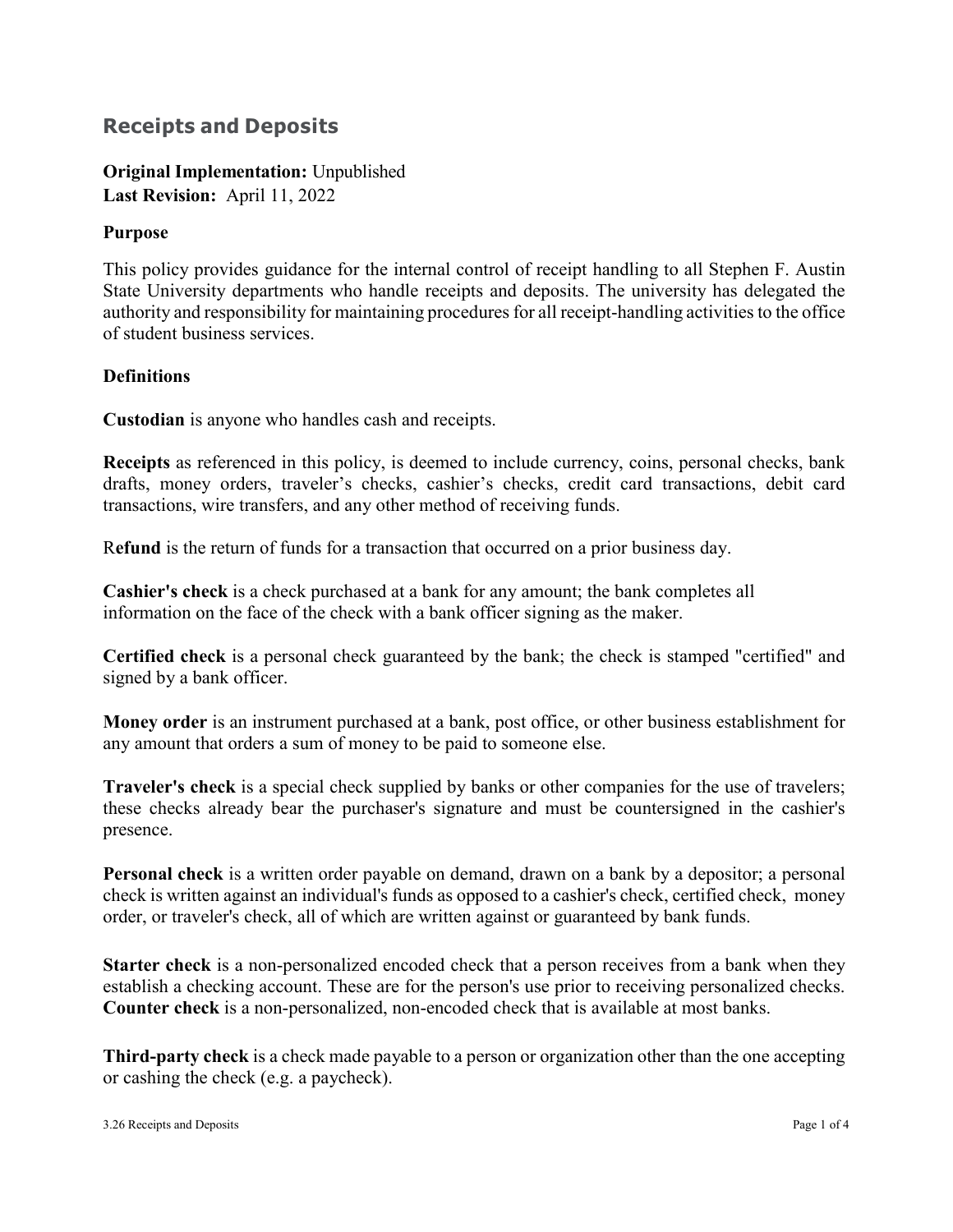**Foreign check** is a check written on a foreign bank (e.g., a Canadian bank) not specifically prepared as U.S. currency.

# **General**

The vice president of finance and administration has delegated the authority and responsibility for establishing procedures for all receipt-handling activities to the director of treasury and student business services. In carrying out the responsibility for maintaining procedures for all receipthandling activities , the office of student business services is responsible to:

- 1. Establish and enforce procedures governing the receipt, handling, custody, and disbursement of funds.
- 2. Require the maintenance of records that account for funds received and paid by the university.
- 3. Establish and authorize procedures for granting, maintaining, and terminating the collection of university funds by a department, office, or affiliated organization that handles university receipts.

This policy is applicable to every university department, administrative office, and affiliated organization that handles receipts for any university-related function. The student business services office or audit services may perform periodic audits of any department or affiliated organization with university receipt-handling operations.

Any individual handling university receipts must remain familiar with the provisions of this policy, and ensure proper security and accountability. Due to the personal liability involved in performing receipt-handling functions, it is important that only authorized employees accept funds for university business. In rare instances, non-employees (i.e. students or volunteers) may be authorized to accept funds for the university if written approval is obtained from the director of treasury and student business services or their designee. In these cases, an employee is responsible for ensuring that these persons are properly trained and receipts are handled appropriately. All persons accepting funds for the university are required to appropriately safeguard, account for, and document all receipts received on behalf of the university. Applicable university discipline and/or discharge policies will be followed in the imposition of sanctions related to a violation of this policy.

#### **Segregation of Duties**

Receipt-handling operations must be subject to daily supervisory review and management. To minimize the potential for mistakes or misappropriation of receipts, the segregation of receipt handling duties is recommended. The duties of collecting receipts, maintaining documentation, preparing deposits, and reconciling records should be separated among different individuals. In departments where the separation of duties is not feasible, strict individual accountability and thorough management supervision and review is required.

#### **Written Departmental Procedures**

In addition to the receipt-handling policies established in this document, each department that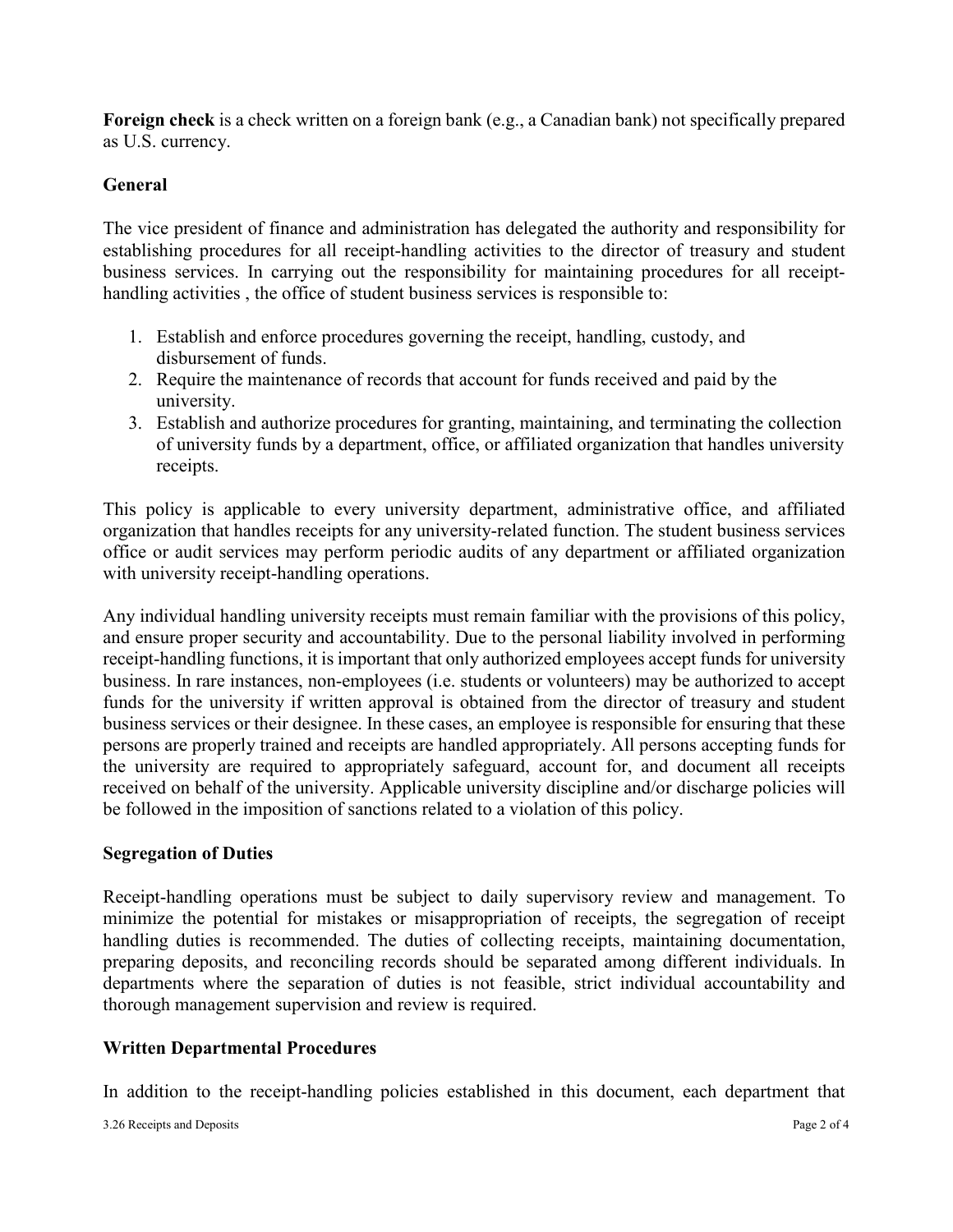handles receipts is required to have its own internal procedures for receipts. Written procedures should minimally include authorization of person(s) to collect receipts; maintenance of receipt books; security and reconciliation of receipts; preparing, approving, and depositing receipts at the student business services office; over/short procedures; and a procedure to notify the appropriate campus authority in the event of a loss.

In addition, it is the responsibility of the department head or supervisor to ensure that all employees with receipt-handling responsibilities have receipt-handling duties included in their job description.

# **Safekeeping**

Departments handling receipts are responsible for the safekeeping of these university assets. Physical security should be emphasized to every employee involved in receipt handling.

# **Prohibition Against Transactions Involving Family Members**

Employees may not receipt, accept, or handle checks, cash, or deposits from a relative, as defined by policy 11.16, Nepotism. Family member status is not terminated by death or divorce.

# **Custodian Responsibilities**

Custodians should be familiar with this policy and with Receipting Guidelines and Procedures found on the Student Business Services website.

*The adequate and appropriate safekeeping of the university monies*: While using cash funds for daily operational activities, procedures should be established to maintain a safe and secure working environment to ensure the safeguarding of funds and safety of personnel. Employees should be well informed of their responsibilities for handling cash and receipt transactions and being accountable for those funds. The custodian must see that appropriate internal control measures are enforced.

When not being used for operational activities, all cash and receipts should be kept in a safekeeping device, either a safe or locked container. Lock combinations and the custody of keys should be maintained by one person. These items should not be stored in an unlocked desk drawer or unsupervised area. For strictly emergency situations, the department head or other designated employee should have the safe combination or an extra set of keys.

*Maintaining current and accurate records of the funds*: The records should provide clear documentation of receipts from the time of collection to the time of deposit. This documentation should always be readily available for audit by the student business services office, internal or external auditors, or the department head. Specific information on appropriate documentation can be found in Receipting Guidelines and Procedures.

3.26 Receipts and Deposits Page 3 of 4 *Overages and Shortages:* Both overages and shortages should be noted and tracked by the custodian and then reviewed and certified by a supervisor or department head. Significant amounts should be immediately reported to the department head and the student business services office. If there appears to be a growing pattern or anything unusual or abnormal about the overages and shortages,